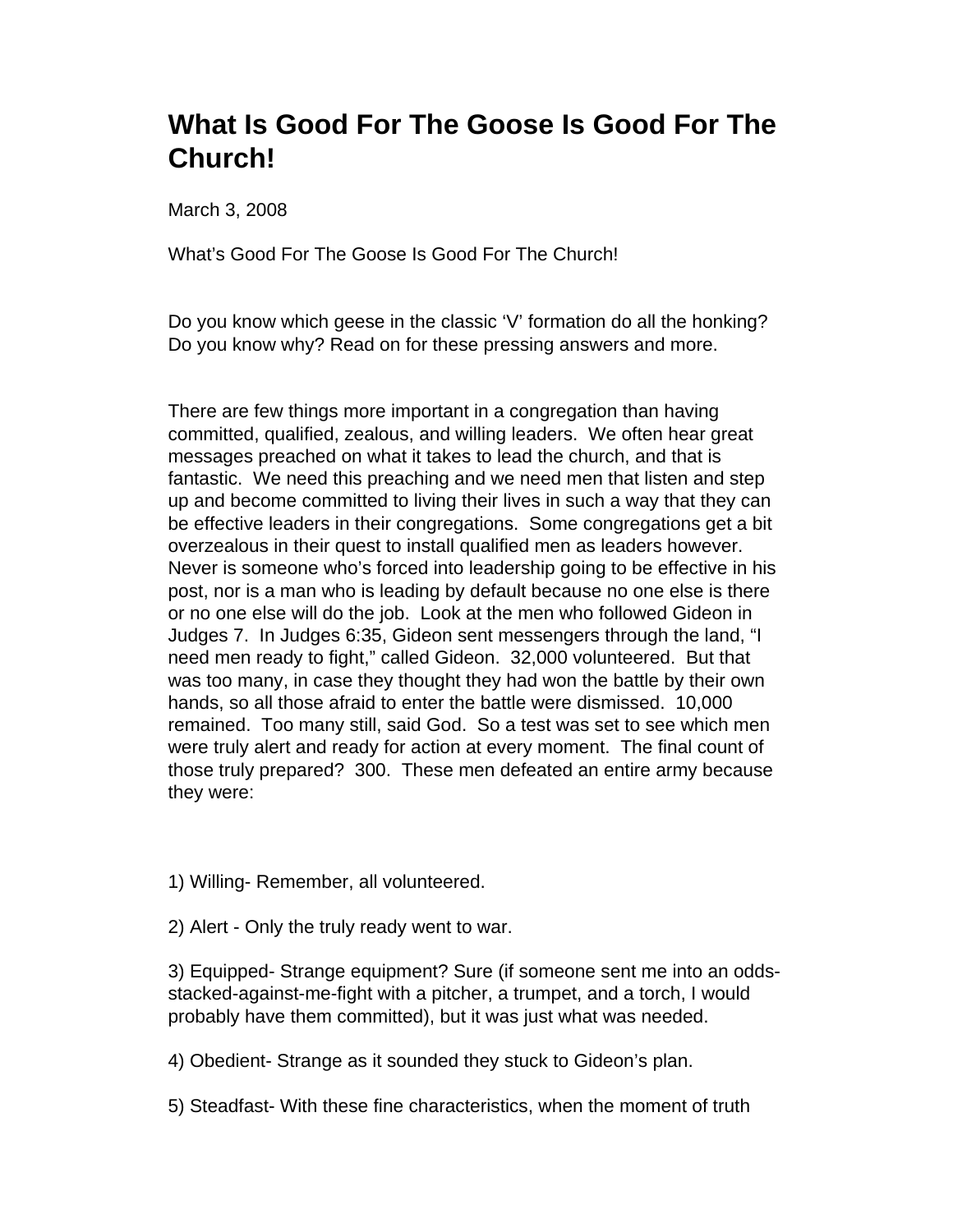came, 'every man stood in his place' (Judges 7:21).

I'm sure this was not the last of these men's great triumphs. In fact, when they returned home, I'm sure they were able to accomplish great things in their communities. Was it because they were such great leaders? Of course, but also because they had at least 31,700 followers that had preceded them home!

That's right followers, you are an integral part of every function of the church and don't you forget it for a moment. S. I. McMillen, in his book, None of These Diseases, tells a story of a young woman who wanted to go to college, but her heart sank when she read the question on the application blank that asked, "Are you a leader?" Being both honest and conscientious, she wrote, "No," and returned the application, expecting the worst. To her surprise, she received this letter from the college: "Dear Applicant: A study of the application forms reveals that this year our college will have 1,452 new leaders. We are accepting you because we feel it is imperative that they have at least one follower."

If you are not cut out to be a leader, be honest about it. If you take the lead and are not Willing, Alert, Obedient, Equipped, and Steadfast as a leader then you will do the church more harm than good. It is just as important and honorable to be a follower, as long as you are a GOOD follower. I think some get dejected and down, feeling that they aren't doing anything for the church if they aren't leading in some way, but where would the shepherd be if all the sheep suddenly enrolled in a Zig Ziglar leadership class? Following Bo Peep to the unemployment line I suppose. So how well do you follow?

Now I will be the first to tell you that geese are disgusting creatures up close. Sure they're pretty, but, as my good brother Wellman (who has a pond by his home) eloquently laments, "They're flying cows!" Needless to say he has ways of making them skedaddle and this is when we can learn from them, while they are in flight. I understand that geese do not fly in their classic formation because they just like the letter 'V'…. You see, the geese are all flapping away and as they do, the displaced air creates an up-lift behind them so that in the back of the formation, it takes 70% less exertion to stay aloft than it does for the goose at the point. The lead goose falls back every now and then and some of the others take turns at the front to keep one leader from being completely exhausted.

Now that is all pretty nifty. But which geese make all of the noise? I understand that the geese in the very back of the form do all that lovely honking. Why? Well we don't know for sure, but the working theory is